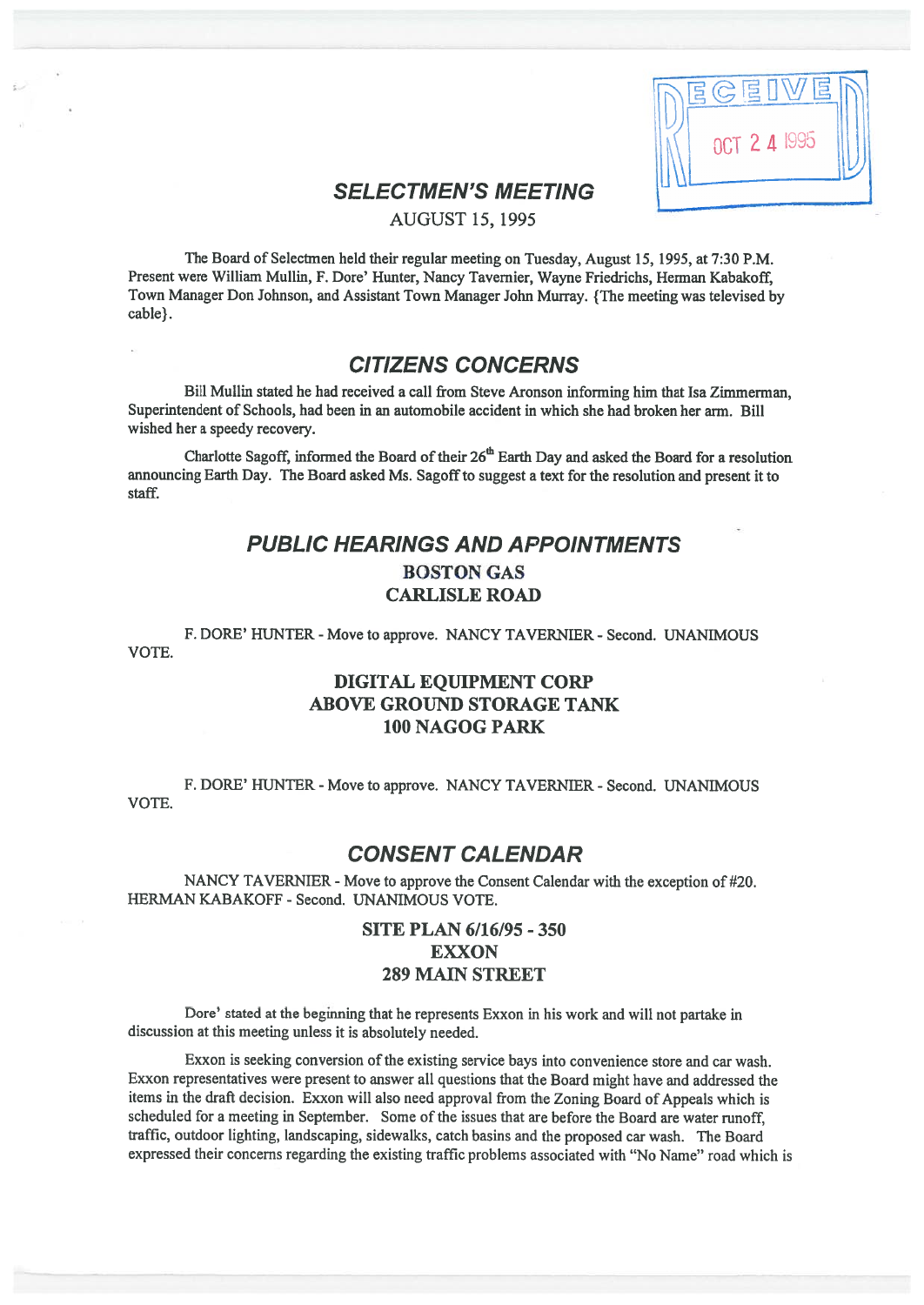the road that runs from Main Street to Mass Avenue that connects the shopping centers. Exxon has propose<sup>d</sup> <sup>a</sup> new exit which will enter onto "No Name" road which they feel would eliminate the people who make U-turns onto Main Street from Exxon to enter into "No Name" road. Exxon stated that they conducted <sup>a</sup> traffic study and determined that there would be no more than 6 to 8 additional cars associated with this conversion. Exxon also stated that they would be willing to set up an escrow account which will be utilized to hire a police officer for traffic detail if needed. If the escrow account is not used in five (5) years it shall be released back to Exxon, if it is used it will be replenished as needed. The car wash will be <sup>a</sup> reclaim car wash in which the water is reclaimed, recycled, and reused. The lighting will be direct down lighting, 14 feet in height and shielded. An attractive fence is proposed at rear of the site at the abutters request. Nancy Tavemier asked if Exxon will be willing to install <sup>a</sup> split rail fence at the side ofthe property adjacent to the Quill and Press since it would be more attractive. The Board stated that they had problems with the traffic study that was done since it was conducted on Tuesday and Wednesday and traffic problems usually happen on Saturday.

Anne fanton- Fort Pond Road, voiced her concerns regarding this proposed change. Ms. Fanton is concerned with the dual access driveway, and stated that one should be eliminated. She also stated that the low level lights are more attractive. Ms. Fanton stated that she felt this is the wrong solution for Kelley's Corner.

NANCY TAVERNIER - Move to take site plan 6/16/95-350 Exxon, 289 Main Street under advisement. HERMAN KABAKOFF - Second. Motion fails 2-2 with 1 abstention. Herman stated that he could not see why there would not be an increase in vehicles. Bill stated that the traffic study was inadequate. Wayne stated that he has used this propose<sup>d</sup> type of gas station and he can't see it generating more traffic.

WAYNE FRIEDRICHS - Move to continue discussion until September 12, 1995 at 8:15 P.M. HERMAN KABAKOFF - Second. Motion passes 4, with 1 abstention.

#### SITE PLAN 6/29/95-351

#### MINI WAREHOUSE REAL ESTATE TRUST

#### 129-133 GREAT ROAD

The propose<sup>d</sup> <sup>p</sup>lan is to make the existing building into four (4) retail units. The existing building contains Acton Beverage Company which will remain on site. There will be <sup>a</sup> proposed curb cut which has already been approve<sup>d</sup> by the Mass Highway Department. This propose<sup>d</sup> building will be <sup>a</sup> one story building and will consist of dry retail use. Construction will begin upon approva<sup>l</sup> from the Town.

F. DORE' HUNTER - Move to take site plan 6/29/95-351, Mini Warehouse Real Estate Trust, under advisement. HERMAN KABAKOFF - Second. UNANIMOUS VOTE.

#### ROBERT MCCALL

#### HISTORIC DISTRICT COMMITTEE INTERVIEW

#### FULL MEMBER

The Board asked Mr. McCall what his interest was regarding his wanting to be <sup>a</sup> member of the committee. Mr. McCall stated that he has been an Acton resident for two years and by attending town meeting was encourage<sup>d</sup> to apply for this opening. Mr. McCall is an attorney who represents land use disputes, zoning disputes and has worked in the appeals court as <sup>a</sup> law clerk. Mr. McCall has attended <sup>a</sup> Historic District Committee meeting previously and has taken classes in archeology.

F. DORE' HUNTER - Move to appoint Robert McCall to <sup>a</sup> full member of the Historic District Committee for <sup>a</sup> three year term expiring June 30, 1998. NANCY TAVERNIER - Second. UNANIMOUS VOTE.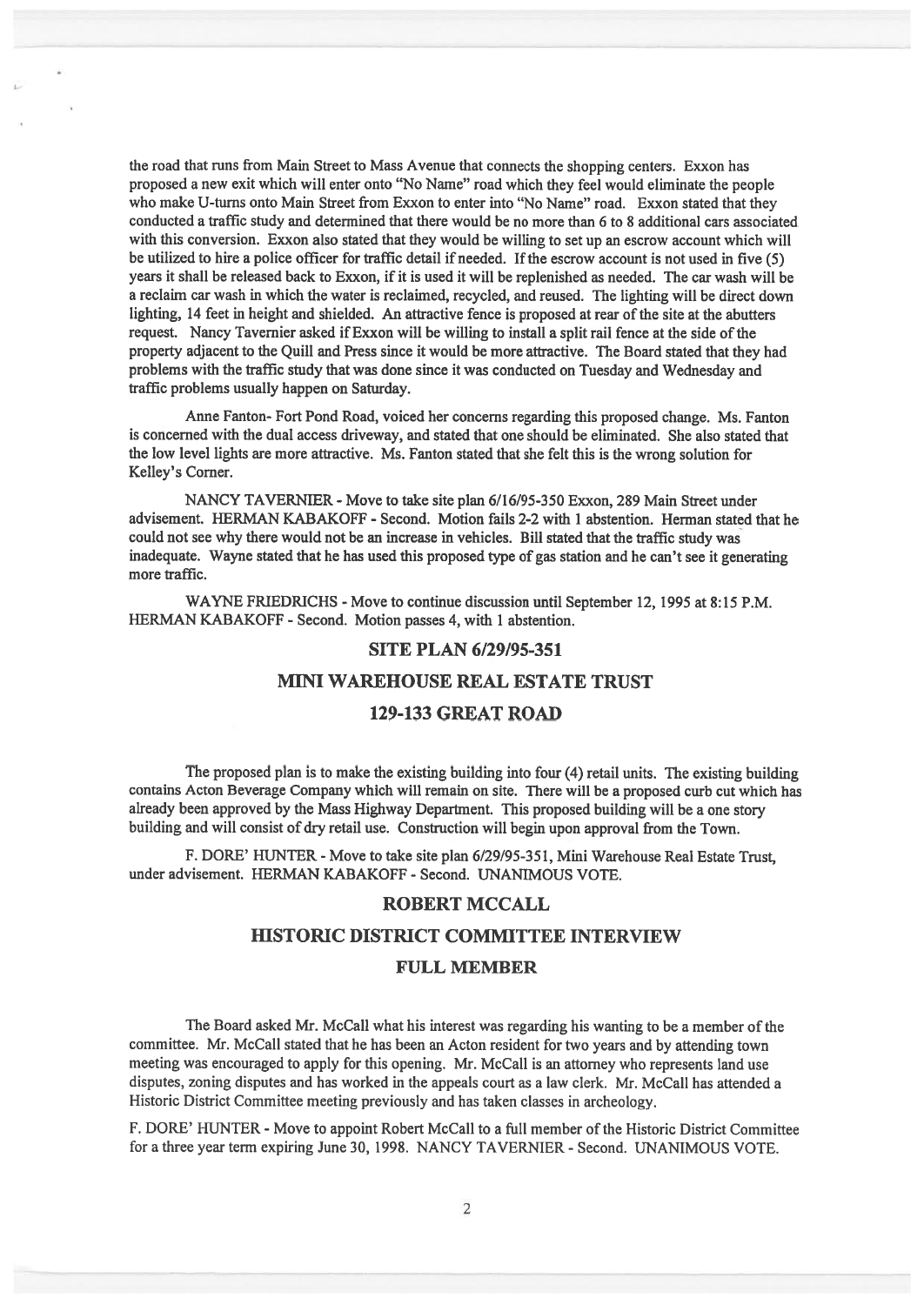# MARGARET WARGLIN HISTORIC DISTRICT COMMITTEE INTERVIEW ALTERNATE MEMBER

The Board asked Ms. Warglin what her interest was regarding her wanting to be an alternate member of the Historic District Committee. Ms. Warglin stated she had become involved with Town governmen<sup>t</sup> as <sup>a</sup> South Acton village committee member and that she has knowledge oftown structure. Ms. Warglin is <sup>a</sup> mechanical engineer.

F. DORE' HUNTER - Move to appoint Margaret Warglin as an alternate member of the Historic District Committee for <sup>a</sup> three year term expiring June 30, 1998. NANCY TAVERNIER - Second. UNANIMOUS VOTE.

## VOLUNTEER COORDINATING COMMITTEE OVERSIGHT MEETING

The volunteer coordinating committee was presen<sup>t</sup> before the board for <sup>a</sup> routine oversight meeting with the Board. Five members of the VCC were present. Walter George, Chairman of the VCC was presen<sup>t</sup> and stated that he knew there had been some problems associated with the appointments in the past, however, all of the appointment slips have now been forwarded to the Board. Mr. George stated that the process is as follows:

- 1. NOTICE IN PAPERS SEEKING VOLUNTEERS.
- 2. RECEIVE RESOURCE SHEETS FROM INDIVIDUAL.
- 3. VCC SCHEDULES INTERVIEW.
- 4. TAKE VOTE,
- 5. SUBMIT RESOURCE SHEETS TO BOARD OF SELECTMEN.
- 6. BOARD OF SELECTMEN INTERVIEW
- 7. SUBMIT COVER SHEET WITH VOTE TO THE VCC.
- 8. VCC WRITES TO APPLICANT ASKING THEM TO BE SWORN IN BY THE TOWN CLERK AND TO CONTACT CHAIRMAN Of THEIR COMMITTEE REGARDiNG MEETING DATES.

Mr. George stated that the VCC currently advertises with the Beacon, however, he feels that all the public doesn't read this paper. Dore' suggested that the VCC insert notifications into the Town tax bills which go out on <sup>a</sup> quarterly basis.

The Board asked the VCC to send <sup>a</sup> list of updated members to them. The VCC stated their concerns as to what the Board of Selectmen want regarding the Personnel Board. The Board stated that they are looking for 3 qualified professionals

## COMMITTEE APPOINTMENT

F. DORE' HUNTER - Move to appoint Elizabeth Golden and Allen Warner to the Recreation Committee, and Steven Evans to the Cable Advisory Committee, Jeannie McCarron to the Acton Boxboro Arts Council. NANCY TAVERNIER - Second. UNANIMOUS VOTE.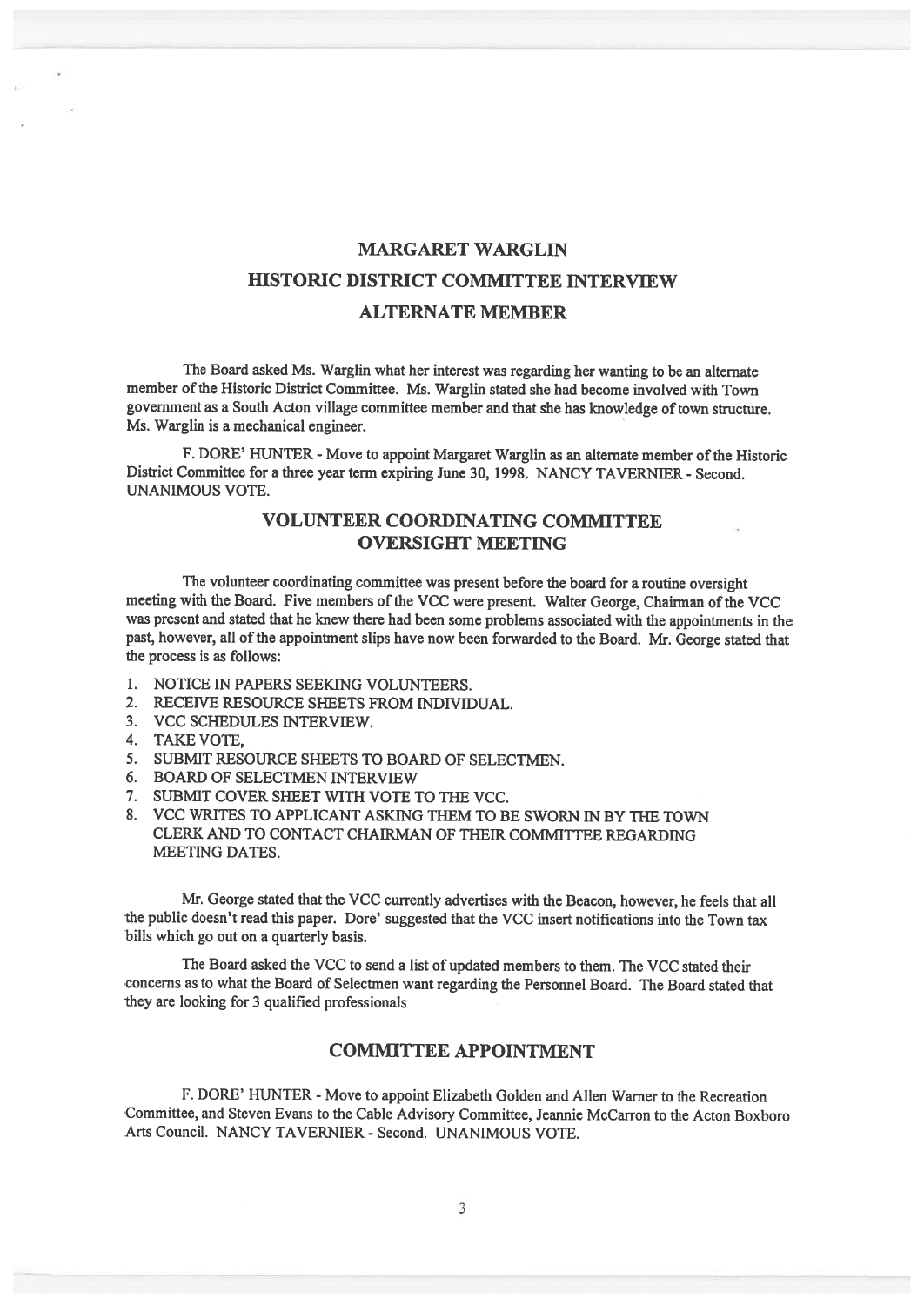Mr. Jack Dawley asked the Board to take his issue under advisement regarding the developing of the remaining twelve (12) homes at the Arbors. Mr. Dawley stated he purchased the property and has ten (10) of the homes under agreement. He has two which are due to close at the end ofthis month. Approximately  $1 \frac{1}{2}$  weeks ago he was notified that the Town permits had been rescinded due to an unpaid tax bill. Mr. Dawley feels he is being treated unfairly because he does not own the property in which the taxes are due. The property that has the outstanding taxes due is the treatment plant in which Mr. Dawley wants to tie his homes into.

John Murray stated that the Town has <sup>a</sup> very aggressive tax collection procedure and is only attempting to collect the back taxes owed to the Town.

## EAGLE SCOUT COURT OF HONOR JONATHAN COMSTOCK JOHNSON

Herman will represen<sup>t</sup> the Board.

#### FIELD DEDICATION REQUEST

The Board has been asked by the Boosters to dedicate <sup>a</sup> site in Acton after Connie Diskin. The club felt that Connie dedicated many years to volunteering and deserves acknowledgment for the many years she has provided to the community. The Board stated that <sup>a</sup> policy should be written prior to doing this. One member suggested that the School Committee may have done this type of policy in the pas<sup>t</sup> and suggested to staff that we obtain a copy of this. The Board also stated that in the past Town Reports have been dedicated to deserving people of the community.

## TOWN WIDE SEWER ANALYSIS

Nancy stated that an operating parameter has not been developed for <sup>a</sup> town wide sewer system. Bill Mullin stated that the Board needs <sup>a</sup> Grand Plan, one that will show phases. S.E.A. Consultants has stated that they will develop <sup>a</sup> study for the Town for \$3,000.

F. DORE' HUNTER - Move to direct the Town Manager to pay \$3,000 for S.E.A. report. HERMAN KABAKOFF - Second. UNANIMOUS VOTE.

#### MAGIC ISSUES

Magic has sent the Board two (2) requests seeking letters of support regarding Minuteman Airport and Littleton Train Station. F. DORE' FIUNTER - Move to send letter of suppor<sup>t</sup> to the Littleton Board of Selectmen for the sighting of the propose<sup>d</sup> train station. NANCY TAVERNIER - Second. UNANIMOUS VOTE.

The Board stated that they would like to bring <sup>a</sup> representative for Minuteman Airport and <sup>a</sup> member of the Planning Board in before them prior to sending a letter of support.

#### CITY OF NEW BEDFORD

The city of New Bedford is seeking a letter of support from the Board regarding placing a mandatory two year sentence on people caught carrying <sup>a</sup> gun without <sup>a</sup> permit. F. DORE' HUNTER - Move to take no action. HERMAN KABAKOFF - Second. UNANIMOUS VOTE.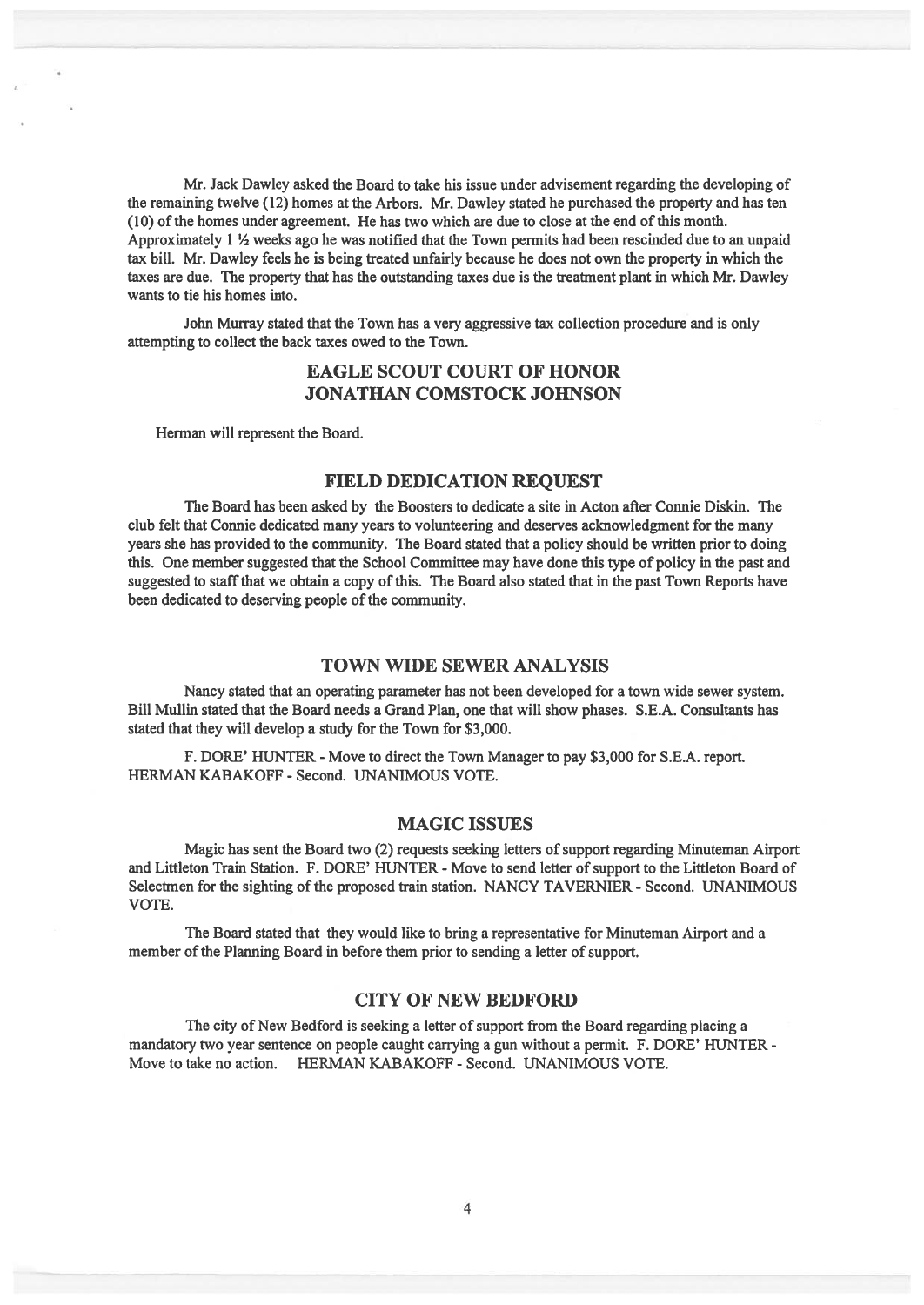## DIRECTIONAL SIGN REQUEST CONGREGATION BETH ELOHIM

The congregation is seeking permission to install directional signs at the corner of Rte 111 and Prospect, Rt 27 and Prospect, and Prospect and Hennessey. The synagogue is located at the end of <sup>a</sup> cul de-sac and people are not aware oftheir location. The Board asked staffto prepare <sup>a</sup> policy and presen<sup>t</sup> it to the Board by September 12, 1995.

# CONSENTAGENDA (CON'T)

## ITEM #20 COMMUNICATIONS ACT OF 1995

This item was pulled off the consent agenda for possible changes. The Board reviewed the letter and decided to leave it as printed. DORE' HUNTER - Move to approve. NANCY TAVERNIER -Second. UNANIMOUS VOTE.

## SELECTMEN'S CONCERNS

The Board asked staffto write W.R. Grace stating our objections to the earlier working hours.

The Board asked if they could bring in the stores that were caught in the ABCC sting to discuss the liquor license violations. Don stated that he would check with the Police Department to see if it was appropriate.

Herman asked if we should support MMA regarding the government veto of retirees health insurance costs. DORE' HUNTER - Move to ask staffto write letter on behalf ofthe Board. HERMAN KABAKOFF - Second. UNANIMOUS VOTE.

## TOWN MANAGERS REPORT

Don stated that he had received fmal notification from Chuck Kostro regarding the bidding process for the south Acton bridge. Don stated that the bids will be opened on August 29, 1995 and construction should be started right away. An issue that needs to be clarified is that of the proposed sidewalks. The state will purchase Bituminous sidewalks at no cost to the Town, however, the existing sidewalks in that area are concrete. Ifthe town wanted to install concrete sidewalks it would have to absorb the cost. Nancy stated that Town Meeting has previously approved concrete and they should respect town meetings wishes and install a concrete sidewalk. The additional cost of the concrete sidewalks could easily be taken from Chapter 90 monies. The Board suggested that we ask the Historic District Commission and the Planning Board their opinion regarding this matter.

NANCY TAVERNIER - Move to support concrete sidewalks and have the method of payment be decided after staff consults with various Boards. HERMAN KABAKOFF - Second. 3No-2 Yes. Motion fails.

BILL MULLEN - Move to amend previous vote stating that the Board suppor<sup>t</sup> concrete sidewalks and the money will come from Chapter 90 monies. NANCY TAVERNIER - Second. 3 Yes-2 No. Motion carries.